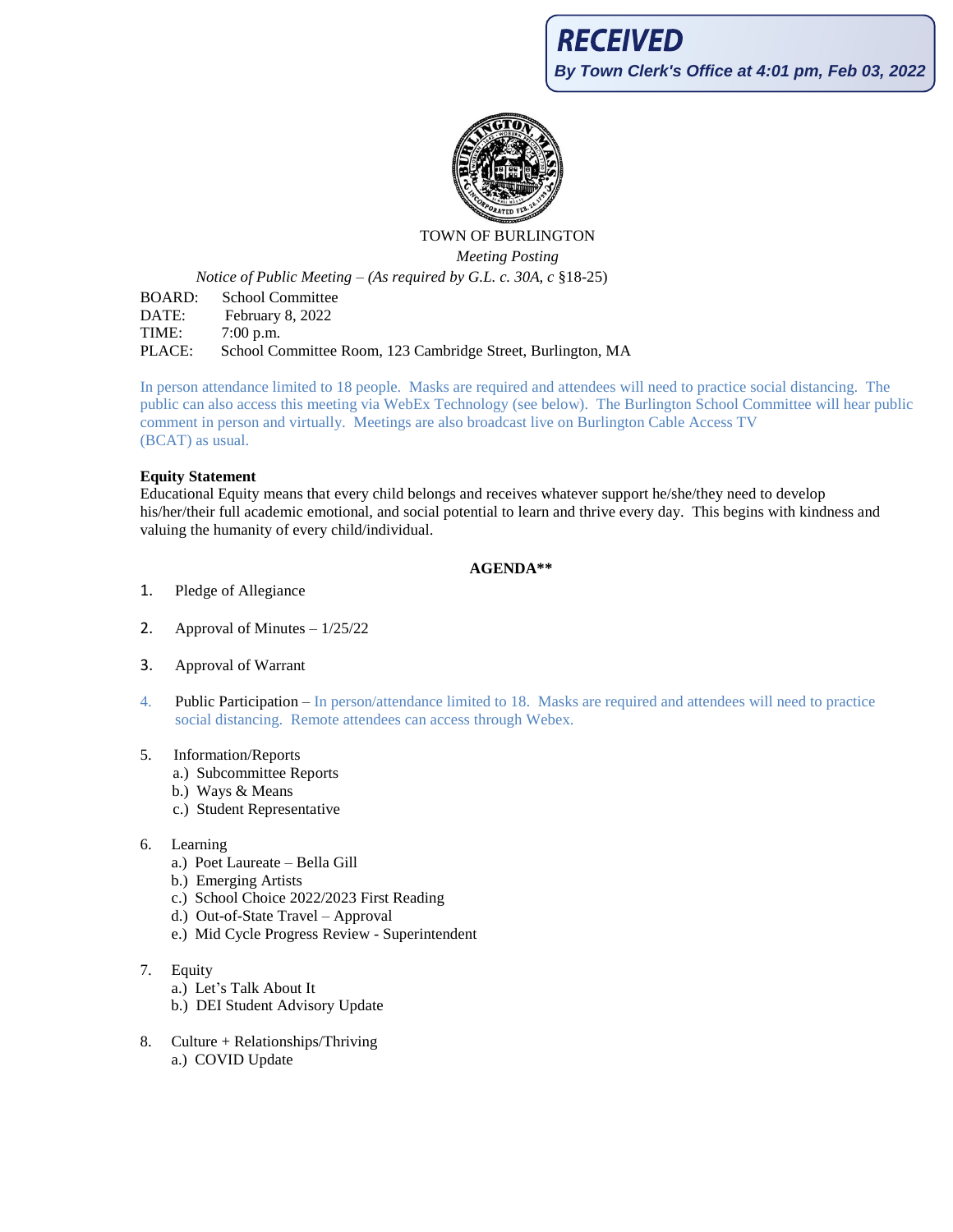### 9. Facilities/Finance

- a.) BHS 2021 Core Program Statement of Interest Status
- b.) Fox Hill School Building Committee Standing Agenda

#### 10. Old Business

- a.) Fox Hill Building Warrant Article
- 11. Executive Session
	- a.) MGL chapter 30A, Section 21(a): subsection  $(2)$  To conduct strategy sessions in preparation for negotiations with union personnel or to conduct collective bargaining sessions or contract negotiations.
	- b.) Approval of Minutes  $-8/17/21$
- 12. Adjournment

**Agenda subject to change\*\***

### **MEETING ACCESS INFORMATION BELOW**

Tuesday, February 8, 2022

7:00 PM | (UTC-05:00) Eastern Time (US & Canada) | 3 hrs

[Join meeting](https://townofburlington.webex.com/townofburlington/j.php?MTID=mb589ca8e921406d6e8ecd473727f0d36)

# **More ways to join:**

#### **Join from the meeting link**

[https://townofburlington.webex.com/townofburlington/j.php?MTID=mb589ca8e921406d6e8ecd4737](https://townofburlington.webex.com/townofburlington/j.php?MTID=mb589ca8e921406d6e8ecd473727f0d36) [27f0d36](https://townofburlington.webex.com/townofburlington/j.php?MTID=mb589ca8e921406d6e8ecd473727f0d36)

### **Join by meeting number**

Meeting number (access code): 2337 465 7869 Meeting password: Tuesday

**Tap to join from a mobile device (attendees only)** [+1-408-418-9388,,23374657869##](tel:%2B1-408-418-9388,,*01*23374657869%23%23*01*) United States Toll